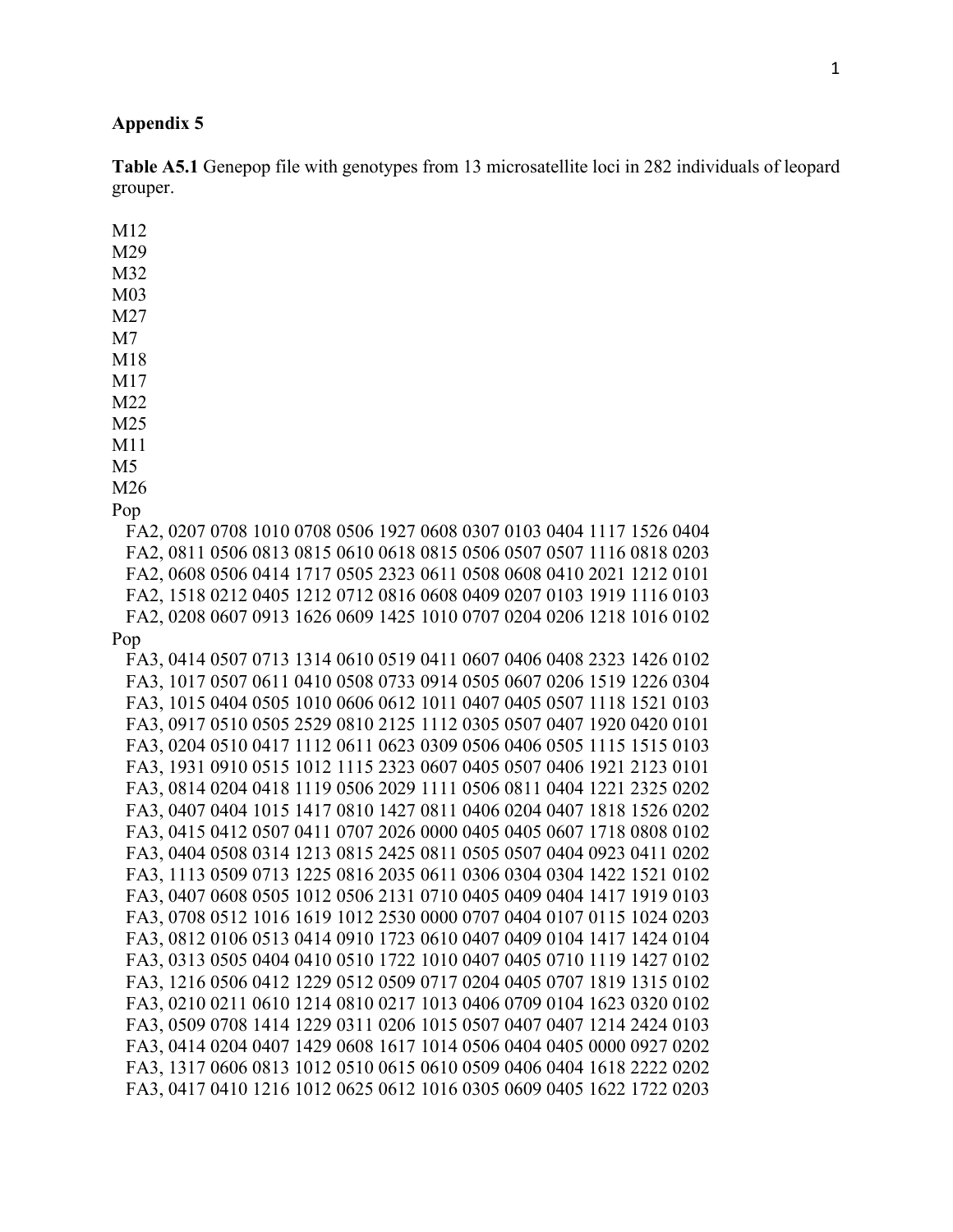FA3, 0912 0206 0810 1314 0911 2122 0715 0204 0507 0407 0116 1521 0304 FA3, 0607 0202 1213 1415 0910 1227 0911 0306 0407 0107 1724 1725 0206 FA3, 0708 0405 0405 0812 0909 1221 0711 0507 0208 0305 1723 1823 0101 FA3, 0810 0607 0515 0420 0809 0924 0405 0305 0409 0506 0220 1619 0202 FA3, 1014 0207 0508 1114 0816 2434 0106 0404 0709 0408 1316 1418 0101 FA3, 0304 0507 0715 0418 0508 0221 1213 0505 0409 0409 1826 1216 0102 FA3, 0809 0406 0507 1717 0810 2628 0606 0506 0506 0101 1620 2428 0209 FA3, 0210 0712 0913 0809 0610 0616 0808 0405 0507 0405 0114 1927 0101 FA3, 0709 0607 0412 0808 0609 2525 0709 0406 0204 0305 2121 1113 0102 FA3, 0808 0505 1213 0414 1020 2528 1212 0305 0509 0406 1520 1417 0102 FA3, 1319 0609 0611 1216 0513 1016 0507 0304 0203 0404 1421 1624 0204 FA3, 0409 0407 1114 1113 0609 0621 0417 0506 0510 0304 1220 1426 0102 FA3, 0608 0410 1216 0812 0911 1829 1116 0207 0405 0406 0817 1924 0102 FA3, 1215 0404 0513 0414 0510 0617 0712 0305 0507 0304 1820 1419 0102 FA3, 0717 0708 0410 1013 0306 0917 0211 0405 0607 0304 1620 2225 0204 FA3, 0412 0506 0517 1012 0710 2427 0404 0405 0608 0304 1218 1121 0202 Pop

 FA4, 0511 0708 0405 0410 1414 2836 0819 0506 0204 0505 1819 1515 0104 FA4, 0416 0607 1014 0810 1015 1922 0303 0000 0410 0104 1116 1232 0000 FA4, 1013 0407 0614 1114 0311 0920 0611 0607 0407 0505 1619 0317 0103 Pop

 FA5, 0409 0000 0505 0913 1120 2125 0407 0507 0405 0408 1616 1020 0101 FA5, 1418 0407 0506 1619 0311 2526 0812 0505 0207 0505 0909 1924 0204 FA5, 0517 0607 0712 1017 1116 0527 0707 0505 0607 0404 2121 1416 0103 FA5, 1617 0607 0505 1029 0614 0823 0308 0304 0707 0405 1620 1313 0102 FA5, 1014 0406 1212 0716 0910 3132 0410 0406 0508 0404 2324 2126 0101 FA5, 0810 0711 0913 1831 0514 2122 0709 0404 0204 0405 1818 1719 0109 FA5, 0817 0611 0710 0910 0510 2935 0915 0405 0507 0405 1320 1421 0103 FA5, 0511 0106 0511 0410 0717 1728 0111 0304 0607 0506 1415 1717 0101

## Pop

 FA6, 0413 0506 0517 0811 0811 2429 0000 0507 0809 0406 0218 0000 0203 FA6, 0000 0000 0000 1016 0915 1118 0209 0304 0206 0304 1822 0917 0203 FA6, 0422 0507 1417 1012 0507 0625 0808 0405 0510 0104 0000 1724 0204 FA6, 1114 0507 0912 0728 1111 2223 0810 0304 0307 0406 1618 1320 0104 FA6, 0810 0204 0509 0910 0610 0000 0000 0406 0404 0405 1820 0000 0101 FA6, 0409 0606 0713 1316 0612 0918 0808 0405 0708 0405 1717 1726 0203 FA6, 1117 0207 0709 1213 0510 0620 0708 0506 0405 0107 1819 2123 0104 FA6, 1111 0405 0612 0414 1011 0617 0313 0407 0406 0104 0918 1024 0104 FA6, 0922 0405 0512 1213 0810 2531 0608 0506 0105 0305 1111 1825 0102 FA6, 0000 0205 0608 1112 0508 2125 0608 0205 0306 0105 1721 1518 0106 FA6, 0407 0607 0514 1019 0611 0220 0713 0506 0506 0304 0115 1418 0104 FA6, 0516 0518 1313 0114 0608 2023 0609 0406 0305 0404 2022 1727 0102 FA6, 0613 0506 1113 2628 0609 2331 1414 0509 0204 0407 1520 2032 0202 FA6, 0910 0506 0709 0914 0808 0825 0000 0708 0507 0406 2022 1025 0101 FA6, 0512 0407 0316 1314 0810 1718 0416 0405 0506 0204 1619 0714 0102 FA6, 0207 0205 0811 1227 0910 0206 0707 0407 0204 0406 1820 1423 0102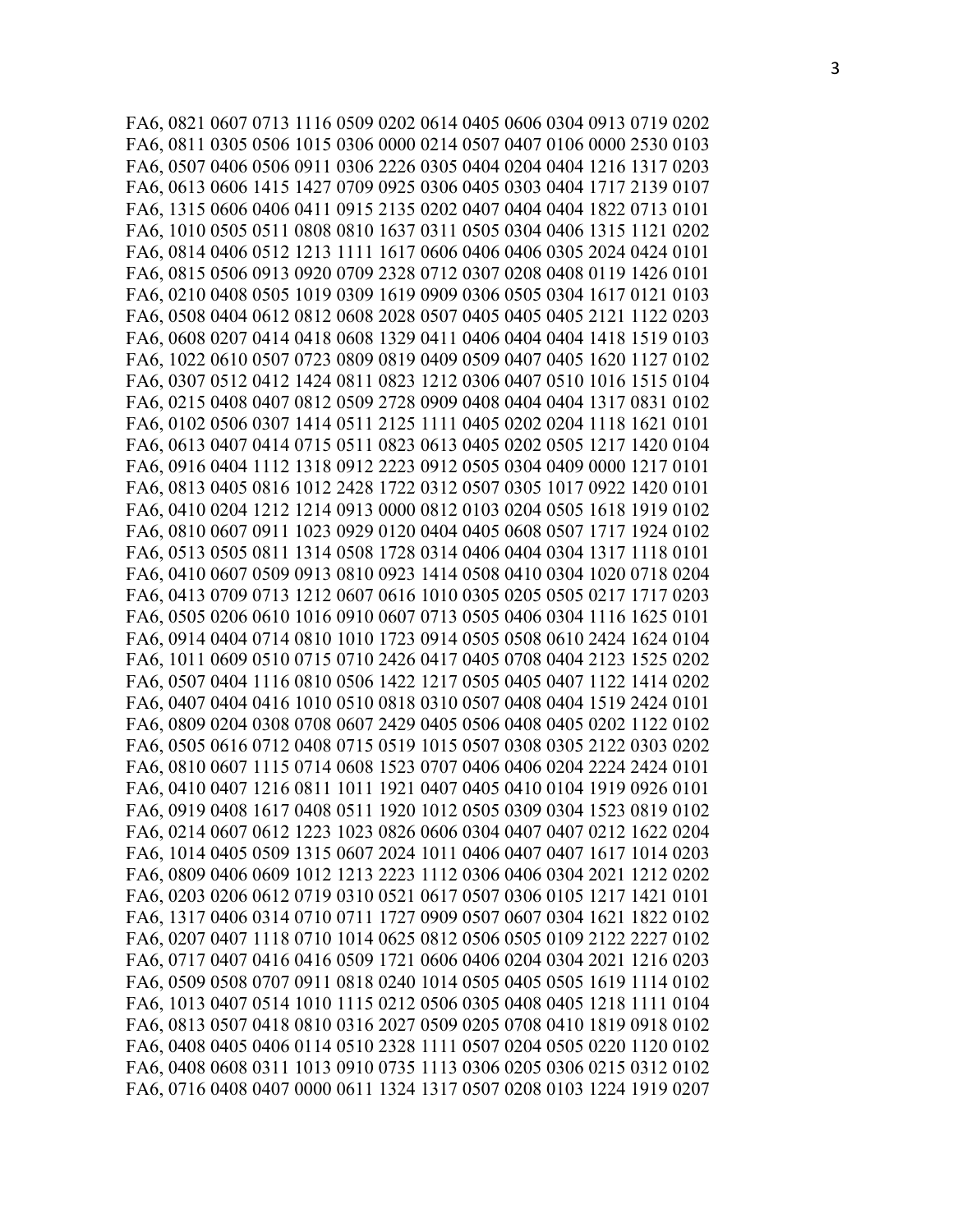FA6, 0507 0208 1113 0000 0113 0220 0309 0405 0508 0103 0216 1519 0202 Pop

 FA7, 0408 0509 1012 1213 0509 0223 0710 0405 0407 0405 1222 1318 0202 FA7, 0407 0413 0915 0414 0609 2025 0609 0505 0707 0405 1820 1316 0103 FA7, 0414 0809 0510 1319 0609 2021 0810 0505 0205 0404 2226 1424 0202 FA7, 0308 0204 0612 1212 1013 1620 1212 0305 0506 0405 1620 1719 0202 FA7, 0202 0204 0714 1011 0511 0821 0910 0304 0306 0104 1317 0421 0101 FA7, 0507 0407 0417 0414 0610 1420 0710 0404 0708 0407 0119 1822 0204 FA7, 0713 0406 0820 0818 0608 2225 0609 0304 0207 0407 2024 1919 0102 FA7, 0511 0406 0512 0413 0916 0512 0307 0305 0710 0305 1919 1721 0202 FA7, 1111 0412 0220 1214 0812 2125 0511 0304 0507 0305 2026 1923 0102 FA7, 0411 0507 1215 0814 0513 1026 0810 0506 0507 0304 2122 1625 0103 FA7, 1013 0305 0613 1213 0510 0819 0310 0506 0407 0505 1920 0418 0108 FA7, 1724 0407 0405 0815 0517 0206 0910 0303 0405 0104 1719 1618 0202 FA7, 2020 0405 0407 0000 0611 2531 0713 0407 0209 0304 1821 0618 0101 FA7, 0910 0506 0515 1014 0912 1719 0813 0607 0708 0505 1423 0411 0304 FA7, 0408 0404 0608 1319 0613 1727 0202 0506 0206 0105 1819 1818 0102 FA7, 0410 0505 0511 1420 0611 1717 0912 0407 0508 0106 1919 0724 0104

## Pop

 FA8, 0814 0506 0411 0410 1012 0625 0811 0506 0510 0202 0000 1323 0101 FA8, 0507 0404 0513 1012 0910 0822 0809 0506 0407 0304 1718 1425 0101 FA8, 0608 0709 1417 0108 0812 0220 0510 0405 0404 0405 1724 1219 0303 FA8, 0419 0407 0407 0820 1113 2130 0412 0506 0408 0405 1111 1125 0203 FA8, 0917 0212 0613 1314 0606 1719 0408 0607 0407 0305 1321 1019 0202 FA8, 0212 0711 0506 1010 0608 0810 0815 0406 0610 0304 1922 2024 0203 Pop

 FA9, 0310 0508 1214 1321 0103 0708 0609 0305 0507 0505 1821 2126 0103 FA9, 0809 1212 0511 0713 0810 0506 0812 0507 0407 0405 1518 0315 0208 FA9, 0917 0713 0406 1014 0308 1729 1012 0303 0607 0104 1922 1616 0104 FA9, 0716 0505 0608 1126 0511 1331 0408 0406 0506 0405 1723 1220 0202 FA9, 1113 0507 1516 1116 0506 1415 0609 0407 0405 0505 1516 0421 0101 FA9, 0414 0202 0407 0000 1111 1425 0811 0304 0607 0409 1420 1527 0102 FA9, 1014 0508 0404 0712 1214 2025 0407 0608 0206 0407 2223 1620 0103 FA9, 0208 0406 0609 1114 1011 1723 0606 0405 0210 0509 0217 0526 0203 FA9, 1011 0513 0511 1316 0609 2030 0506 0304 0607 0506 2224 1124 0101 FA9, 0808 0707 0609 0116 0911 0513 0408 0405 0713 0404 2126 1927 0102 FA9, 0517 0413 0512 1415 1115 1012 0000 0505 0710 0505 0219 1424 0104 FA9, 0210 0518 0507 1030 0506 1922 0208 0505 0205 0304 1618 1316 0202 FA9, 1014 0205 0308 1114 0911 1919 0811 0305 0207 0406 1118 1113 0102 FA9, 0406 0406 0406 1726 0510 2024 0608 0406 0508 0304 0202 1619 0102 FA9, 0215 0506 0204 0430 1013 1722 0912 0608 0607 0106 1119 0919 0103 FA9, 0910 0416 0304 0313 1920 2224 0708 0405 0407 0305 1118 1119 0203 FA9, 0308 0507 0808 0732 0609 2333 0212 0305 0204 0506 1921 1424 0101 FA9, 0515 0507 0407 1019 1111 2124 1010 0405 0506 0305 1617 1922 0102 FA9, 1014 0205 0309 1114 0911 1919 0811 0305 0207 0407 1118 1113 0102 FA9, 0814 0516 0520 0808 1213 1021 0203 0505 0708 0109 1718 1214 0101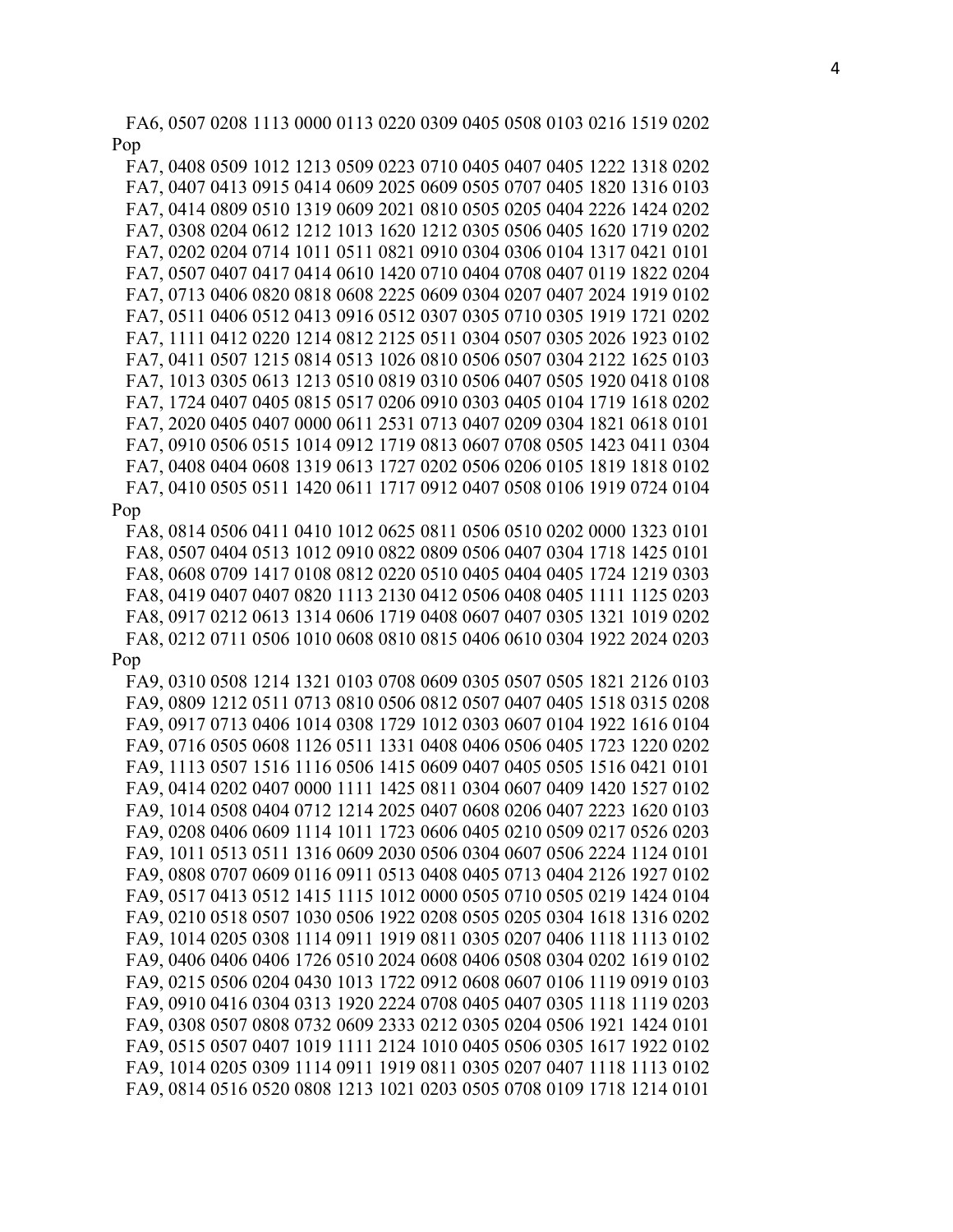FA9, 0609 0405 0910 1010 1212 0613 1012 0507 0407 0405 1321 0000 0101 FA9, 0626 0606 0617 1214 0613 2020 1216 0507 0608 0303 1320 1823 0203 FA9, 1119 0406 0304 1011 0808 0629 0610 0305 0205 0103 1218 0426 0102